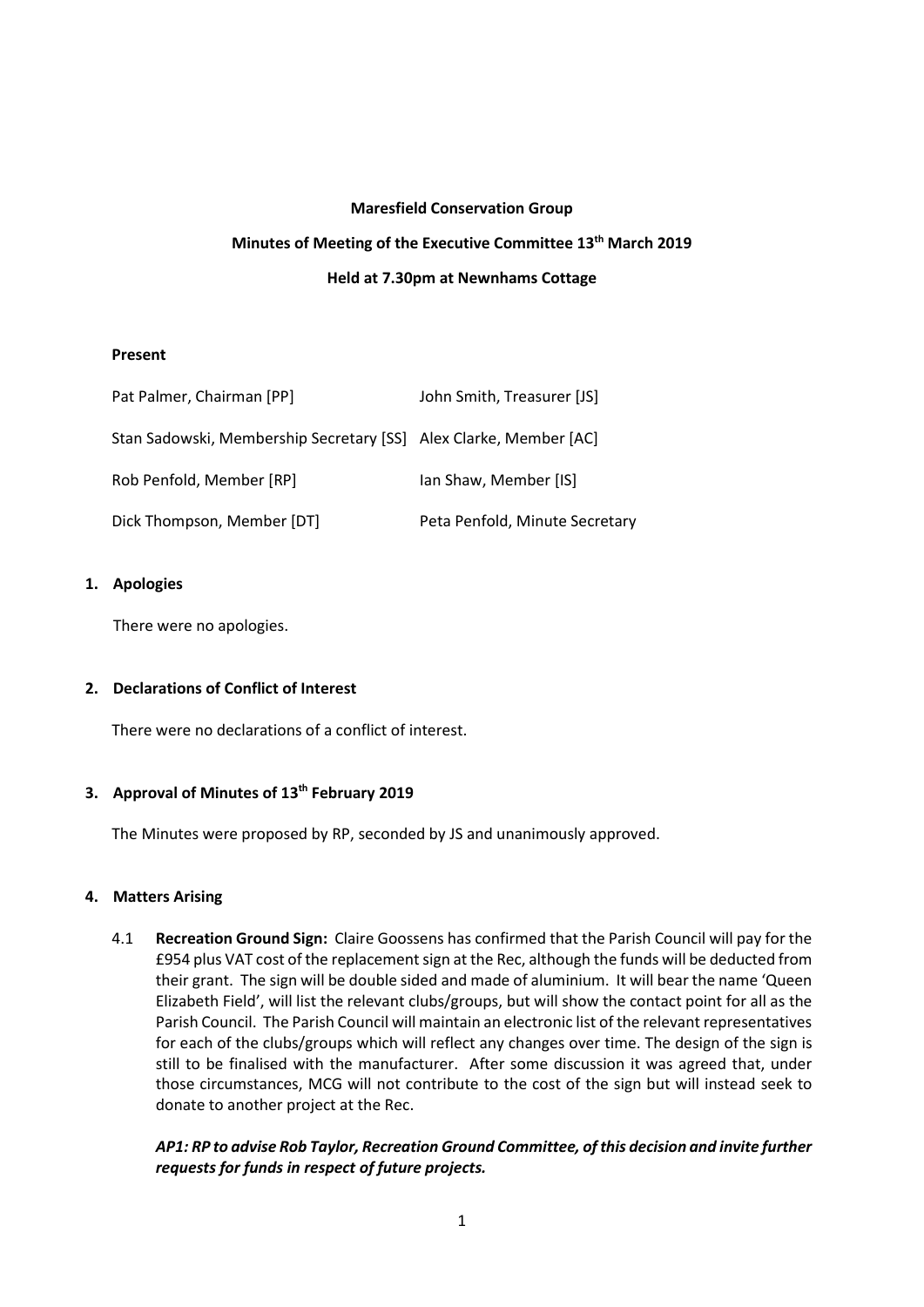4.2 **Tabard Printing:** Some of the MCG tabards are now well used, quite tatty, and should be replaced. JS proposed purchasing tabards for the MCG Committee members in a different colour to the existing stock. The cost online is £5 per unit, which includes the MCG logo. They will need to be quite large to allow warm clothing to be warn underneath if necessary. At present the tabards are stored piecemeal making it difficult to keep track of them. It was agreed that, in future, a designated person will be responsible for handing out the tabards and collecting them in again after each event. Committee members will retain their own tabards.

# *AP2: JS to order 10 x green tabards bearing the MCG logo for issue to Committee Members.*

- 4.3 **Outstanding Payment**: RP advised he had not completed this action point, but it is now obsolete (see 4.8 below).
- 4.4 **Electrical Quote for the Victorian Lamps:** JS and IS have tried to obtain a further quote but without success. The electrician approached indicated he would need to talk to the blacksmith before submitting a quote, but since then nothing further has been forthcoming despite being chased.

# *AP3 [carried forward]: IS to obtain a further quote for the electrical work on the Victorian lamps.*

- 4.5 **Christmas Tree Event:** As per her email to the Committee members, PP had a meeting with Angie Whelton to discuss a sponsored Christmas tree event in St Bartholomew's Church in 2019. Evidently Reverend Nick had been reluctant to compete with Holy Cross Church, Uckfield who hold an annual 3-day event with 60-70 sponsored trees. However, the proposed Maresfield event would last until 12<sup>th</sup> Night and would comprise trees decorated by local village sponsors. Angie suggested locating the trees outside, but the ground is too uneven.
- 4.6 **Projector:** The new projector has arrived and was handed to SS for safe storage.
- 4.7 **Cemetery Gate:** IS and Angie Whelton met to talk about the MCG proposal to install dressed stone retainers beneath the refurbished cemetery gate. A Parish Council meeting is being held on  $21^{st}$  March to discuss this issue, along with the potential use of a solar power source to run the Victorian lamp at the Church. There may also be an option to draw power from the Church, although it is unlikely that any drilling through the Church wall will be sanctioned. RP spoke to Keystone Paving in East Grinstead, but the job is too small to be financially viable for them. Subject to Church agreement, JS, RP & IS are prepared to source reclaimed pavers in order to carry out the works themselves.

# *AP4: JS, RP & IS to measure the area beneath the cemetery gate in the event that Church approval is forthcoming for the installation of dressed stone retainers.*

- 4.8 **Membership:** SS has contacted a number of the Collectors to introduce himself as the new Membership Secretary and is working his way down the list, concentrating on Collectors with outstanding subscription payments. Where possible SS has obtained email contact details. In a Parish Magazine article PP has highlighted SS' new role, issued a polite reminder that members need to pay their subscriptions, and apologised for any missing MCG newsletters.
- 4.9 **AGM Steering Group:** The AGM Steering Group, comprising PP, JS, SS, IS, AC and DT will hold a meeting on Tuesday 19<sup>th</sup> March to discuss the content and format of the AGM.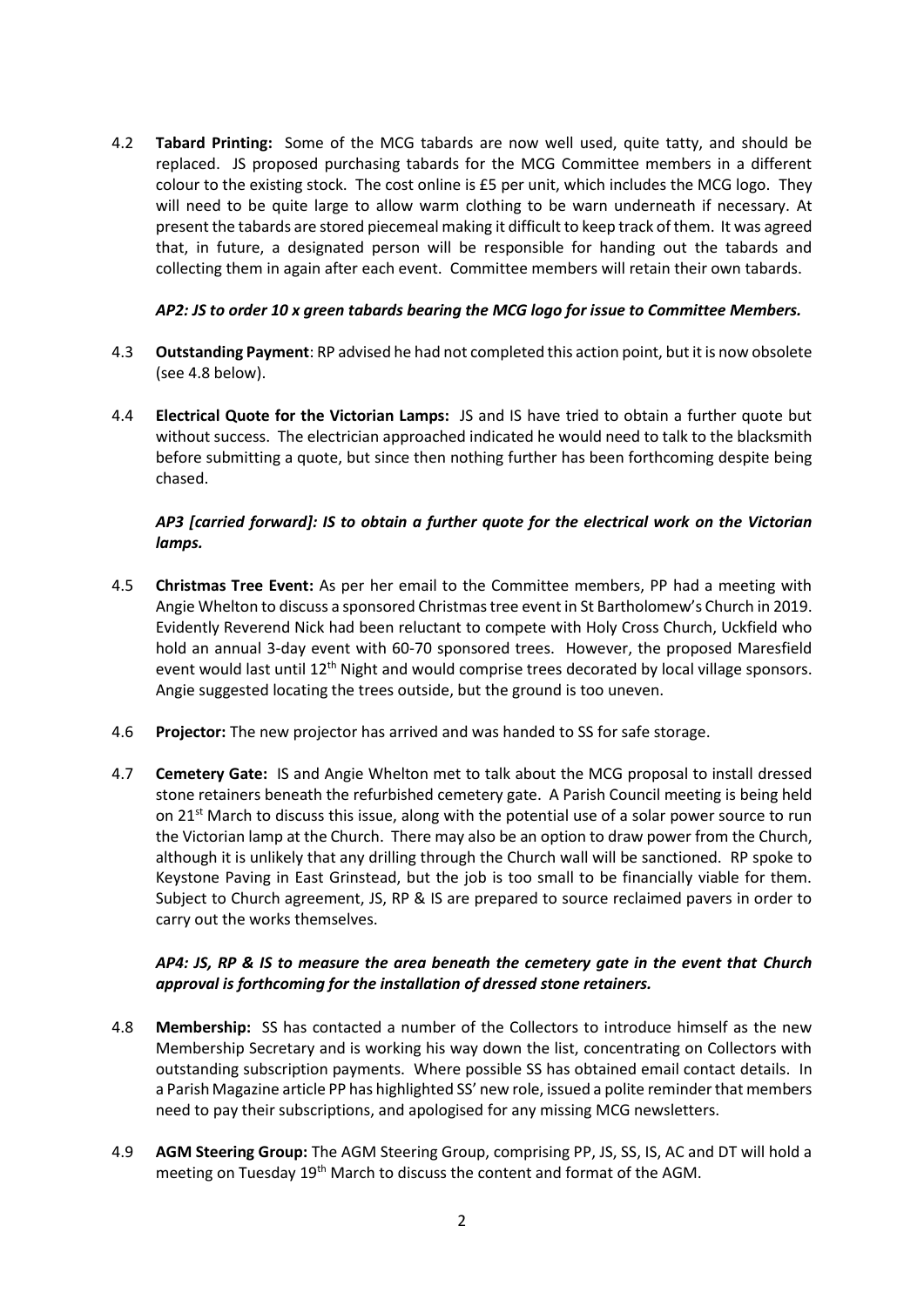4.10 **Bonners School Request for Funds:** PP gave an update on her visit to Toni Birkbeck, Secretary of Bonners School on 5th March for a fact-finding meeting in response to their request for MCG funding. In December 2014 MCG sourced three picnic tables and a storytelling chair from Ken Francis at a cost of £685 – these are all fine. However, six other picnic tables not originally supplied by MCG now need refurbishing - they are used extensively by the children at playtime and mealtimes during the summer. The request is for MCG to carry out the work or pay for an outside contractor to do it. The benches are currently standing on the grass and need to be placed onto paving slabs to give them a longer lifespan. The school would also like two planting tubs to be located just inside the school gates; and to have their netball posts set in concrete which would mean drilling into the playground surface. PP asked whether some of the work needed would be more appropriate to the school handyman or the PTA. She also said that it would be good if parents could be persuaded to join the MCG as very few of them are currently members. Toni agreed and promised to promote MCG via email and letters to parents enclosing a copy of the application form. After some discussion, it was decided that the request from Bonners should be put on hold in view of the proposed Cemetery improvements.

# *AP5: PP to advise Toni Birkbeck that MCG has deferred any decision to commit to a Bonners School project pending a decision from the Church about the work required at the Cemetery.*

- 4.11 **Plot A Site Visit:** The site visit is still pending. DT pointed out that there is already some land at the Churchyard which could accommodate further graves and supplement capacity.
- 4.12 **Grass Cutting:** PP is still awaiting a response from Martin Craddock, Parish Council about the extra grass cutting.
- 4.13 **Historical Society:** RP would like MCG to forge closer links with the Historical Society. SS will speak to them about the website and explore options.
- 4.14 **PA System:** IS confirmed that he is in a position to store the PA System.

## *AP6: IS/RP to collect the PA system from the Village Hall by the last Friday in the month (29th March).*

- 4.15 **School Hill Fence:** JS has been assured by the Highways Department at ESCC that the fence will be dealt with soon. He has been given the name of the contractor and informed that the fence will be replaced like-for-like.
- 4.16 **MCG Quiz Night:** It was agreed that Quiz Night went very well and was an excellent evening. AC pointed out that the Nutley Quiz, which was very well attended, was on the same night. It might be helpful in future to avoid clashing with other events in order to maximise attendance. This is difficult to do as the Village Hall needs to be booked early to secure it, but efforts will be made to avoid duplicating events.
- 4.17 **Royal Corps of Signals Centenary:** PP is still awaiting a response from Martin Craddock, Parish Council about the proposed celebrations. Claire Goossens will remind him to speak to PP.

## **5. Treasurer's Report**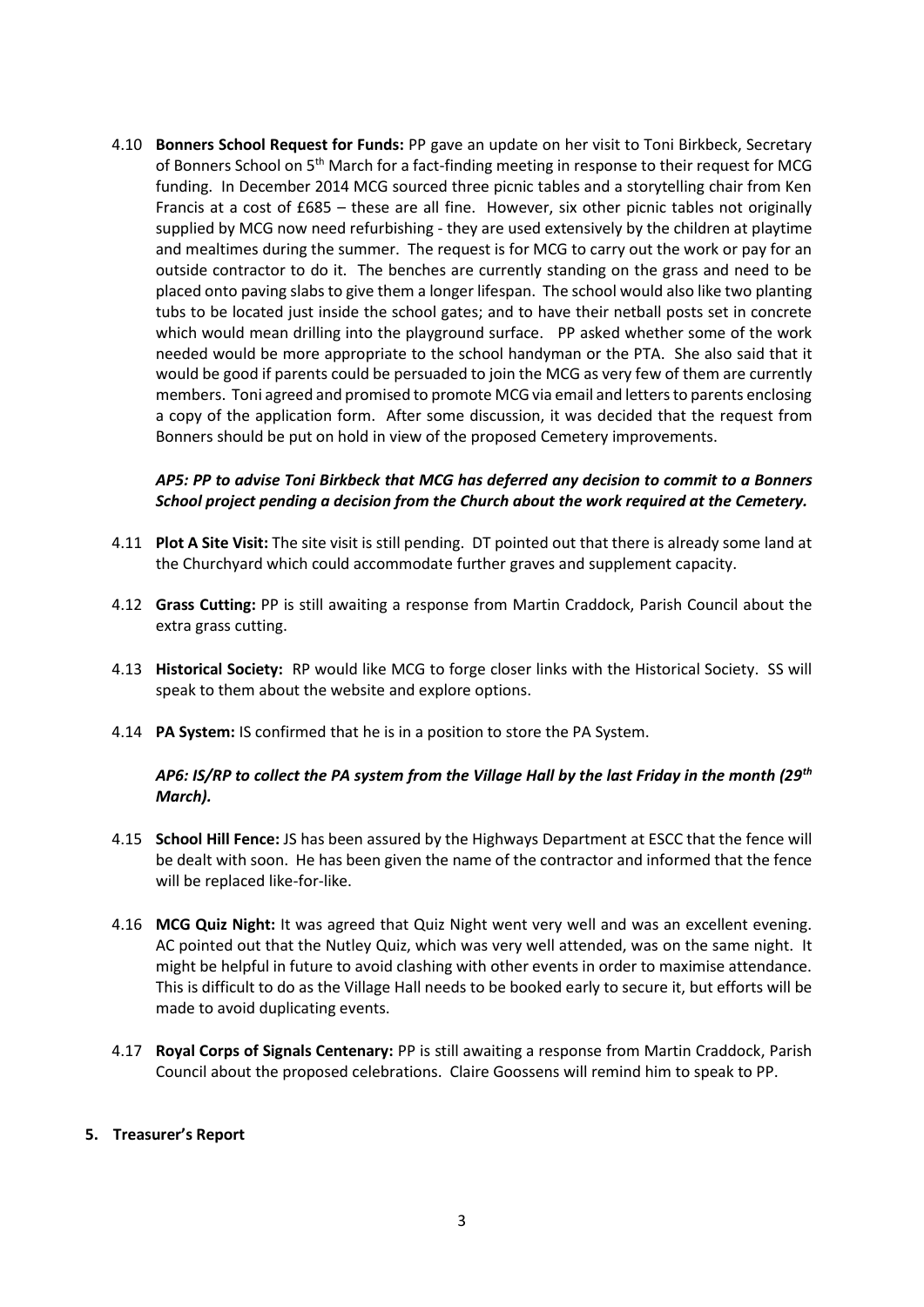JS handed out copies of the Income & Expenditure Summary  $1<sup>st</sup>$  April 2018 – 13<sup>th</sup> March 2019. JS was handed the receipts relating to expenditure on the food and raffle prizes for Quiz Night which are to be added. There were no other issues of note and everyone confirmed that they are happy with the accounts.

## **6. Website Update**

SS has been doing routine maintenance. He noted that between  $11<sup>th</sup>$  February and  $12<sup>th</sup>$  March 2019 the MCG website was visited 79 times (46 times by new users) and therefore website usage is not tailing off. Regarding the suggestion to monitor how many previous members re-joined MCG, SS advised that it might be possible to compare a snapshot of previous members against the current membership list, but this could take some time - it was agreed it is not important at this stage. There was nothing else of significance to report.

## **7. Membership Update**

SS advised that some new members have joined, and he has identified two new addresses to deliver the MCG Welcome Pack to. It was agreed that it is appropriate to wait until Land Registry records have been updated before delivering Welcome Packs to allow the new home owners to settle in.

#### **8. MCG Newsletter**

There was a print run of 200 for the latest MCG newsletter and, whilst there are a few copies left, this is an appropriate number to produce. Copies will be added to MCG Welcome Packs. The next newsletter is due to be sent out the first week in June (well before the AGM on  $2<sup>nd</sup>$  July). The AGM Steering Group will input to the next newsletter, but other contributions will also be welcome.

## **9. Recreation Ground Grass Cutting**

JS reported that he received a note from Claire Goossens, Parish Council containing a request for the Footpaths Group [FG] to cut the grass on the perimeter of The Rec*.* However, having looked at the work, JS has established that it is too big a job for the FG as the members are only able to allocate three hours per week for their tasks. The perimeter grass would need cutting at least once a week and it is a surprisingly large area. He informed Claire accordingly and she accepted and understood the decision.

#### **10. MCG Stall at the Village Fete**

There was a discussion about whether MCG should have a presence at the Maresfield Village Fete in May 2019. The issue is staffing given the limited number of available volunteers, particularly since many MCG Committee members are already involved with various other aspects of the Fete. Having assessed several options, it was agreed that MCG will not take a table at the Fete.

**11. AOB**